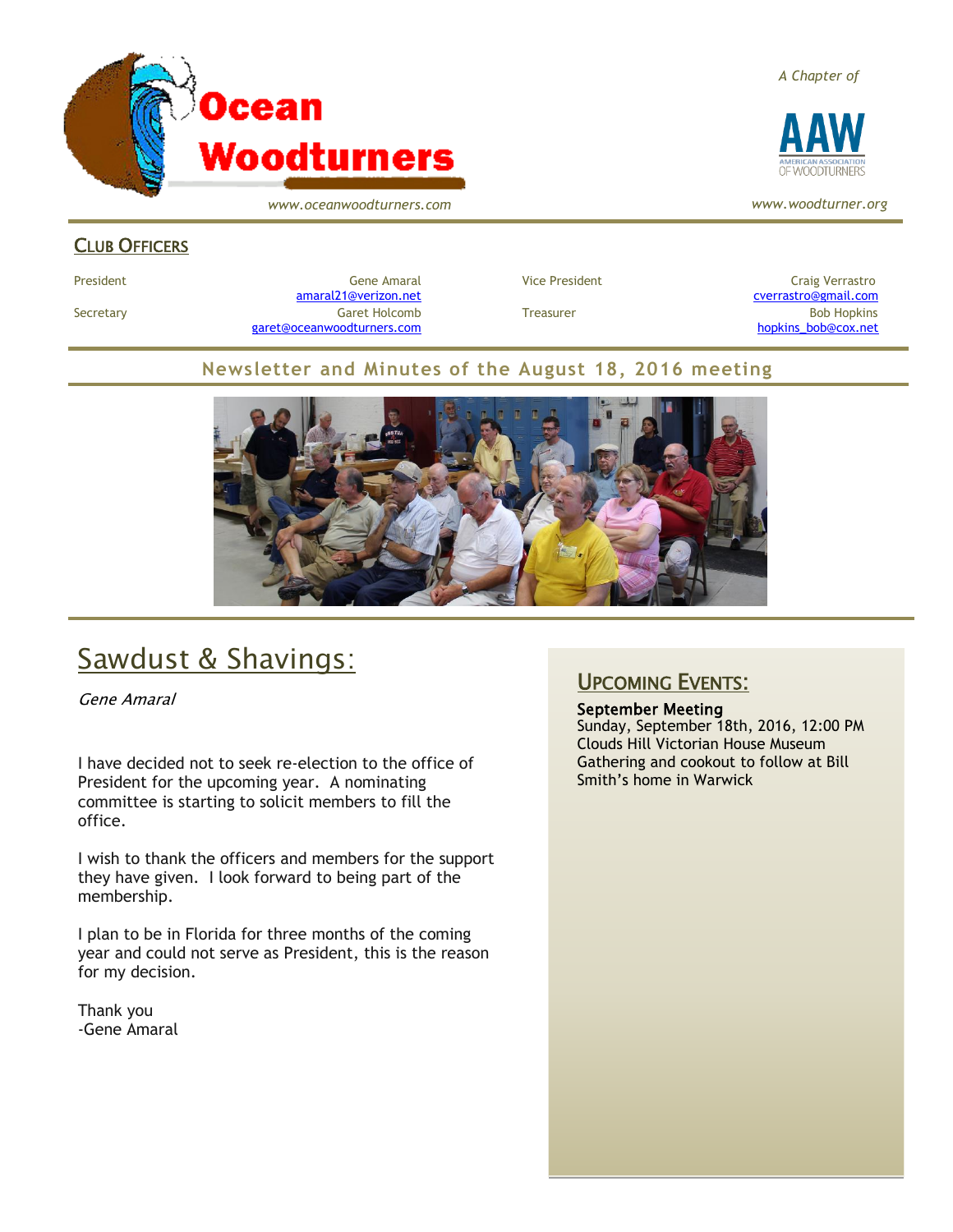### Secretary's Notes

Garet Holcomb

We would like to get member input on the content of the newsletter. If there's anything you'd like to see in the form of articles, features, tip and tricks, or anything else, please let me know. If you'd be willing to contribute content, we'd be glad to have the support!

### Treasurer's Report

#### Bob Hopkins

Current balance is \$1412.24 in the general fund, \$563.00 in the camera fund, for a total of \$1,975.24

You can pay your dues directly from the website at <http://www.oceanwoodturners.com/dues.cfm>

Dues: Club dues are \$25 annually. For members who wish to have a printed Newsletter mailed to them monthly, there is an annual charge of \$5 to cover postage, payable with club dues. All payments should be mailed to:

> Bob Hopkins 48 Tilbury Drive, Bristol, RI 02809

### Meeting Minutes

Gene opened the meeting with 24 members and 1 guest present

Welcome – New member Amanda S. of Little Compton, RI!

Treasurer's Report - Bob's report was read and accepted by the group

Committee Reports. All committees are looking for help from the membership. Please contact the committee chairs for more info.

| <b>Program Committee:</b>     | Susan says we're looking for someone to Demonstrate in October. If |
|-------------------------------|--------------------------------------------------------------------|
|                               | you can be of assistance here, please contact Susan or Gene ASAP   |
| <b>Outreach Committee:</b>    | No report                                                          |
| <b>Fundraising Committee:</b> | No report                                                          |

Pen kits – Gene would like some help working up some displays for the pens made to show them at businesses, hopefully to sell them and raise some fund for more pen kits. Please contact Gene if you can help.

Collaboration – Please contact fellow Club members to team up with a collaborative project

Clouds Hill – We'll have our September Club meeting and tour at Clouds Hill at noon on Sunday, September 18th in Warwick, RI, with a gathering to follow at Bill Smith's home. See the feature in this newsletter for more info.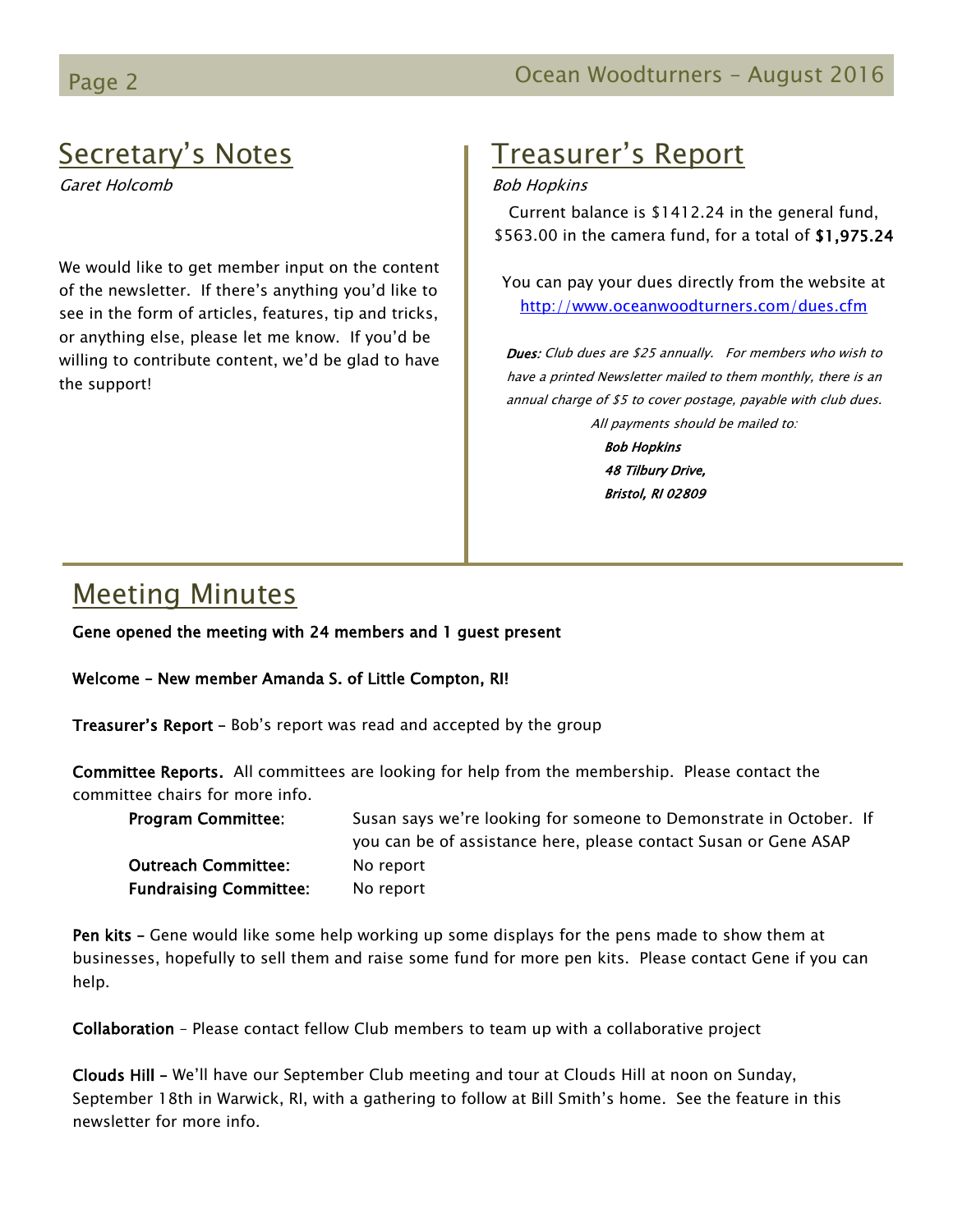### Meeting Minutes (Cont.)

Club Leadership – Gene has announced that he will step down at President at the end of his term this December. The nominating Committee for this year has convened early to address the upcoming opening. Alex Amoruso and Dan Dragon have volunteered to conduct the duties of the committee. If you're interested in running, please let one of them know as soon as possible.

Tool swap – Please bring in any tools you'd like to sell or swap to the October meeting.

### SEPTEMBER MEETING AT CLOUDS HILL VICTORIAN HOUSE

The Club's September meeting will take place at Clouds Hill Victorian House and Museum:

#### Clouds Hill Victorian House Museum 4157 Post Road, Warwick, RI Sunday, September 18th, 2016, at 12:00pm

The grounds of Cloud's Hill are home to some of the oldest and largest living trees in Rhode Island (leave your chainsaws at home!), and the house is a beautiful example of Victorian architecture:<http://www.cloudshill.org/>

We will meet at Cloud's Hill for the meeting and to tour the property, if members wish. There will be a \$5 per head donation to the museum.

After the meeting and tours, we'll head to **Bill Smith's** home in Warwick for a cookout. Feel free to bring your spouse for this event. Please see the OW Yahoo! Group's announcement for Bill's address, or just follow the cars from Clouds Hill after the meeting and tours!

Please let Gene know if you plan on attending.





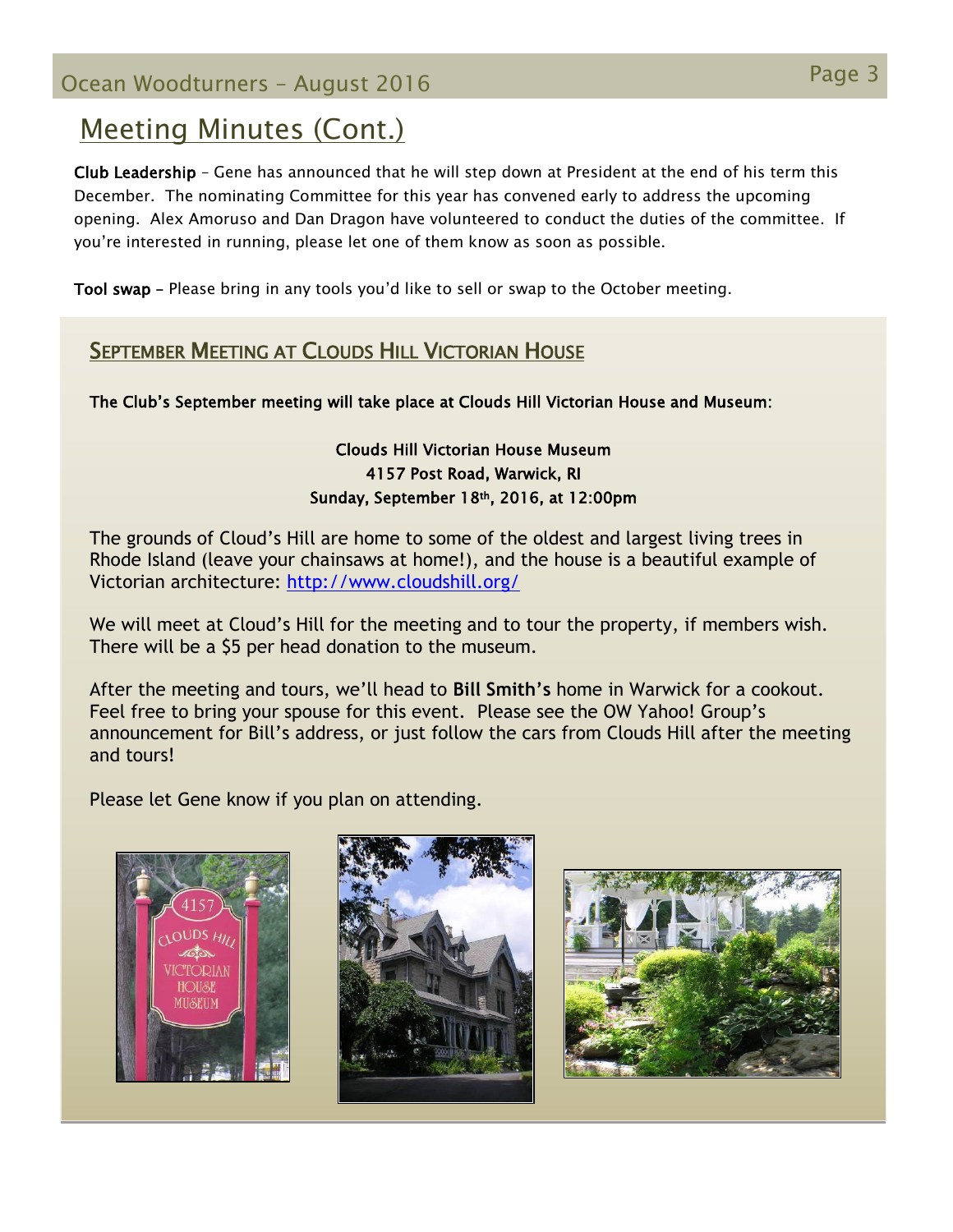### Page 4 **Ocean Woodturners – August 2016**

### Show and Tell



Dan Dragon







Emerging goblet with live-edge base, Ambrosia Maple bowl, and Walnut cigar case

### Bernie Feinerman



Emerging crotch bowl of unknown species



Roland Lavoie

Large Oak platter









Collaborative vessel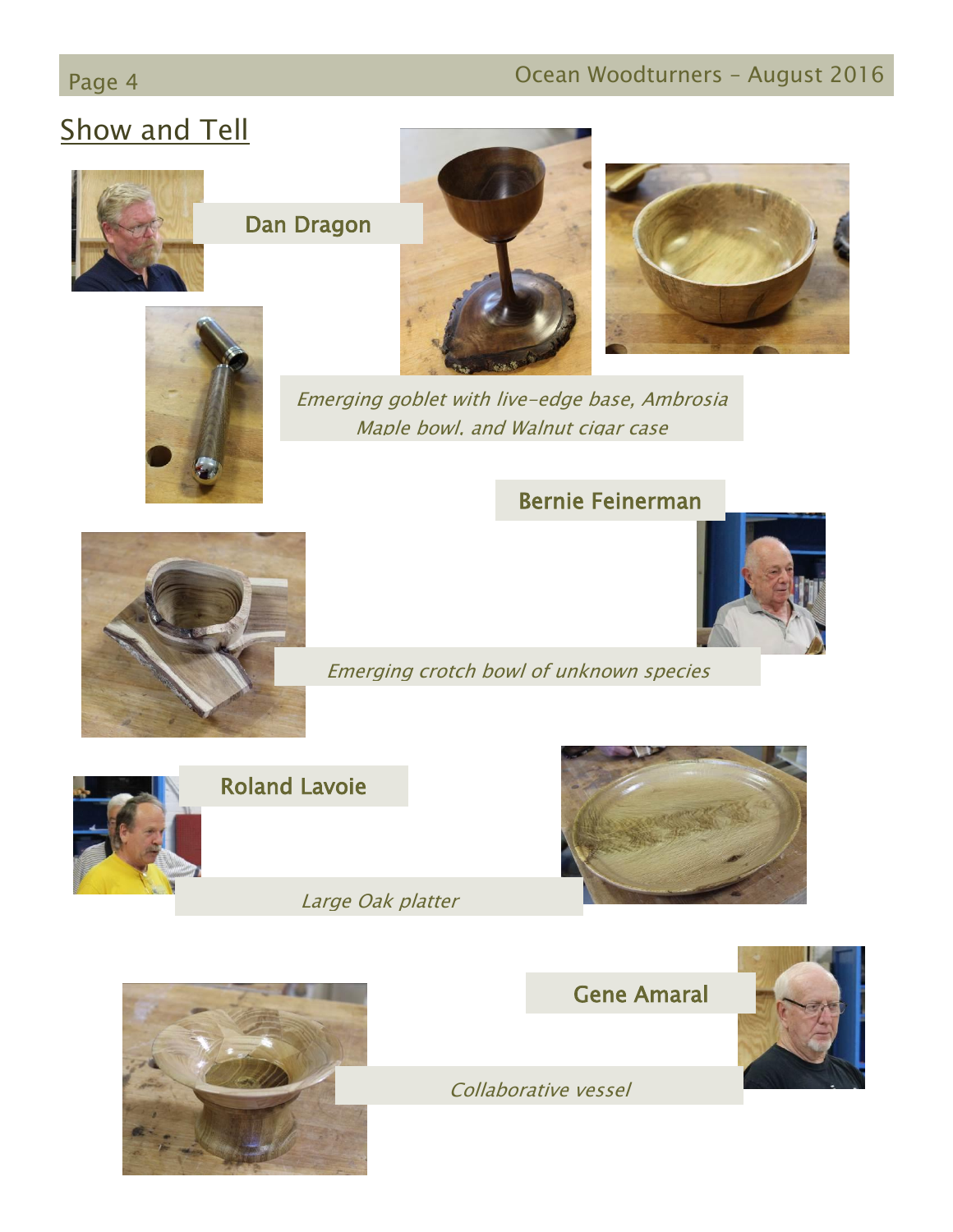# Page 5 Ocean Woodturners – August <sup>2016</sup>

## **Demonstration**



### Alex Amoruso Demonstrates New Thoughts of Tangential Turning

Alex Amoruso presented some new insights as a follow up to the Tangential Turning demonstration he gave last year, with new jigs and techniques, and a discussion on glue ups and assemblies. Please check out the Ocean Woodturners Videos page a[t http://www.oceanwoodturners.com/videos.cfm](http://www.oceanwoodturners.com/videos.cfm) to see Alex's full presentation.